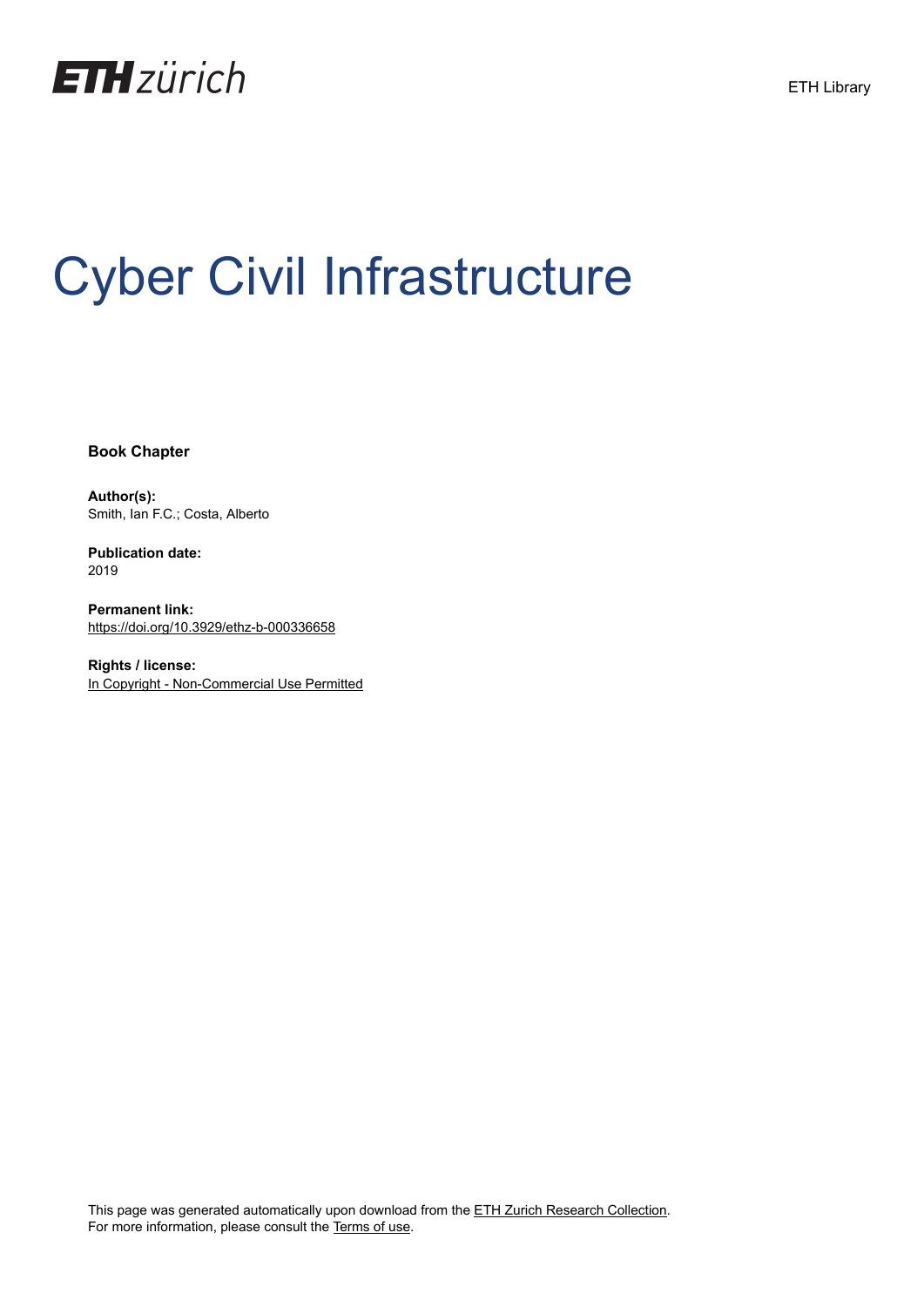Hansen, Walter G. (1959). 'How accessibility shapes land use', *Journal of the American Institute of Planners*, 25(2): 73–76.

Herthogs, Pieter, Bige Tunçer, Markus Schläpfer and Peijun He (2018). 'A weighted graph model to estimate people's presence in public space: The visit potential model', (forthcoming). Abstracting the urban geometries into tree optimization', paper presented at the 15th

407–416.

Planning and Urban

Mueller, Johannes, Yingying Jiang and

presented at UIA

Mueller, Johannes and Hangxin Lu (2017).

methods for crowd-

(International Joint

Intelligence) 2017, Melbourne. Mueller, Johannes,

Bernhard Klein and Gerhard Schmitt (2018).

A strategy for crowdcreative urban design', *Cities*, 72: 181–188. Peristeras, Vassilios, Gregoris Mentzas,

and Andreas Abecker (2009). 'Transforming E-government and

24(5):14–19.

Koenig, Reinhard, Gerhard Schmitt, Matthias Standfest, Artem Chirkin and Bernhard Klein (2017). 'Cognitive computing for urban design', in *The Virtual and the Real: Perspectives, Practices and Applications for the Built Environment*, eds. Claudia Yamu, Alenka Poplin, Oswald Devisch and Gert de Roo, 93–111. London: Routledge.

Koenig, Reinhard, Yufan Miao and Katja Knecht (2017). 'Interactive urban synthesis: Computational methods for fast prototyping of urban design proposals', *Computer-Aided Architectural Design: Future Trajectories*, 724: 23–41.

Koenig, Reinhard and Gerhard Schmitt (2016). 'Backcasting and a new way of command in computational design', *CAADence in Architecture*, 15–25.

Konieva, Kateryna, Katja Knecht, Iuliia Osintseva, Vesely Ondrej and Reinhard Koenig, (in press). 'Parametric assistance for complex urban planning processes: Three examples from Africa and South-East Asia,' *6th Annual International Conference on Architecture and Civil Engineering*, 2018, Singapore. Miao, Yufan, Reinhard Koenig, Peter Buš, Mei-Chih Chang, Artem Chirkin and Lukas Treyer

(2017a). 'Empowering urban design prototyping: A case study in Cape Town with interactive computational synthesis methods', paper presented at Protoc. Kay W. Axhausen (2016). of urban morphology', *Journal of Transport and Land Use*, 9(1):101–130.

Flows Glitches, Proc. 22nd Int. Conf. Assoc. Comput. Archit. Des. Res. Asia Miao, Yufan, Reinhard Koenig and Katja Knecht Schläpfer, Markus, Michael Szell, Carlo Ratti, and Geoffrey B. West (2017a). 'The hidden universality of movement in cities' (manuscript submitted for publication).

(2017b). 'City afforestation: structures for urban Fabric International Conference on Computers in Urban Schläpfer, Markus, Joseph K. Lee and Luis M. A. Bettencourt (2017b). 'Urban skylines: Building heights and shapes as measures of city size', manuscript.

Management, Adelaide. Moosavi, Vahid (2017). 'Urban morphology meets deep learning: Exploring urban forms in one million cities, town and villages across the planet', https:// arxiv.org/abs/1709.02939 Schmitt, Gerhard, Bernhard Klein, Reinhard Koenig, Markus Schlaepfer, Bige Tunçer and Peter Buš (2016). design, *Indicia 01*. eds. Cities Laboratory.

Bernhard Klein (2017). 'Towards micro-design patterns for sustainable cities by harnessing crowd wisdom of citizens', paper (International Union of Architects) 2017, Seoul. Steentoft, Aike A., Ate Poorthuis, Bu-Sung Lee and Markus Schläpfer (2017). 'The canary in the city: Indicator groups as predictors of urban change', *arXiv preprint*: arXiv:1712.08924.

'Designing with citizens: Challenges and evaluation sourced urban layouts', paper presented at IJCAI Conference on Artificial Tunçer, Linlin You and Bernhard Klein (2016). 'Mapping planned and emerging art places in Singapore through social media feeds', paper presented at the 34th Annual Conference on Education and research in Computer Aided Architectural Design in Europe, eCAADe 2016,

Hangxin Lu, Artem Chirkin, 'Citizen design science: Konstantinos A. Tarabanis E-participation through IT', *IEEE Intelligent Systems*, Schirmer, Patrick M. and 'A multiscale classification Tunçer, Bige and Linlin You (2017). Multi-modal Data to Support Urban Design Decision Making', paper presented at the 35th Annual Conference on Education and research in Computer Aided Architectural Designin Europe, eCAADe 2017, Rome. You, Linlin and Bige Tunçer (2016a). 'SAPAM: a Scalable "Activities in Places" Analysis Mechanism for Informed Place Design', paper presented at the 3rd IEEE/ACM International Conference on Big Data

and Technologies, DBCAT 2016, Shanghai. You, Linlin and Bige Tunçer (2016b). 'Informed

Computing, Applications

Design Platform Interpreting "Big Data" to Adaptive Place Designs' paper presented at 2016 IEEE International Conference on Data Mining, ICDM 2016, Barcelona.

http://decodingspacestoolbox.org/

'Big data-informed urban Stephen Cairns, Devisari Tunas. Singapore: Future Tools and components developed in the workstream 'Cognitive Design Computing' are published and included in the Decoding Spaces Toolbox, a collection of analytical and generative Grasshopper components for parametric urban planning developed at

the Chair of Computer Sci-

the chair of Information Architecture at the ETH Zurich.

Oulu.

'Informed Design Platform:

Tomarchio, Ludovica, Bige

ence in Architecture and the Junior-Professorship in Computational Architecture at the Bauhaus-University Weimar as well as in collaboration with

## Ian F.C. Smith, Alberto Costa

# Cyber Civil Infrastructure

There is a US\$1 trillion shortfall each year between demand and supply in civil infrastructure (World Economic Forum 2014). In order to reduce this gap in a sustainable manner, more informed decision making for tasks such as the extension, improvement and repair of ageing infrastructure is needed. This is even more important because conservative design and construction practices usually result in existing infrastructure that has reserve capacity. This reserve can be used to improve exploitation of its embodied energy, lower material use and reduce asset-management costs. The greatest gains are possible when replacement avoidance can be justified. Such measures are not possible without accurate models of behaviour.

An Internet of Things (IoT) framework can be used to achieve this goal. More precisely, measurements obtained by sensors (such as accelerometers, inclinometers, strain gauges and laser trackers) can be employed to generate accurate models of infrastructure behaviour, thus supporting sustainable and cost-effective decision making by policy makers. At the same time, when IoT is scaled up to the level of a responsive city — a city designed to be measured — 'things' become more complicated, which means that several important challenges need to be addressed:

> • When 'things' need to be upgraded due to factors such as a change in demand, they should be improved rather than replaced. Unlike household items, replacing infrastructure is often not cost-effective, nor safe, and sometimes not even possible;

- As a general rule, it is usually effects, rather than causes, that are measured. This leads to ambiguity because there may be many causes that explain the same effects;
- There are multiple sources of uncertainty due to measurements, environmental effects and model simplifications. Moreover, there are systematic solution FCL INDICIA 02 B RESPONSIVE CITIES uncertainties and their values influence the degree to which uncertainties are correlated (and this violates one of the main assumptions of the ă Bayesian model — a statistical modelling technique — updating as it is traditionally implemented), thus complicating the analysis;
- Practising engineers dealing with these chal-  $\delta$ lenges usually have limited knowledge of advanced statistics — a phenomenon already ob- $\frac{2}{5}$ served among medical doctors (Wulff et al. 1987).  $\frac{1}{15}$

 $\vec{O}$ 

Interestingly, medical doctors have to deal with similar challenges. Consider, for example, a patient going to the doctor for a consultation. Usually, the patient presents the doctor with a set of symptoms and the doctor's job is to understand, through examination, the causes that might explain those symptoms. This is an ambiguous task because there  $\rightarrow$ can be many illnesses that show the same symptoms and there are many sources of uncertainty-viewers of the TV series *House, M.D.* will be well aware of such situations.

Even though originally proposed to address challenges arising in civil engineering, this stream of research has potential applications across many domains. In addition to large elements found in re- x x x sponsive cities (such as bridges), which can contribute significantly to social and cultural links, the methodologies we are developing are applicable to a wide range of challenges involving sensing. They have been successfully applied not only to bridge diagnosis (Robert-Nicoud et al. 2005; Saitta et al. 2010; Goulet and Smith 2012; Pasquier et al. 2014), but also —just to cite a few examples — to leak detection in water supply networks (Goulet and Smith 2013; Moser et al. 2016), the assessment of earthquake-damaged buildings (Reuland et al. 2017) and simulations of wind flows around buildings (Vernay et al. 2015; Papadopoulou et al. 2016). Hence, our methods have the potential to become part of the data interpretation toolkit of the future inhabitants and custodians of responsive cities. This has been formalised in three research challenges presented below.

Big Data Informed Urban Design and Governance 110 110 and Governance and Governance and Covernance and Cyber Civil Infrastructure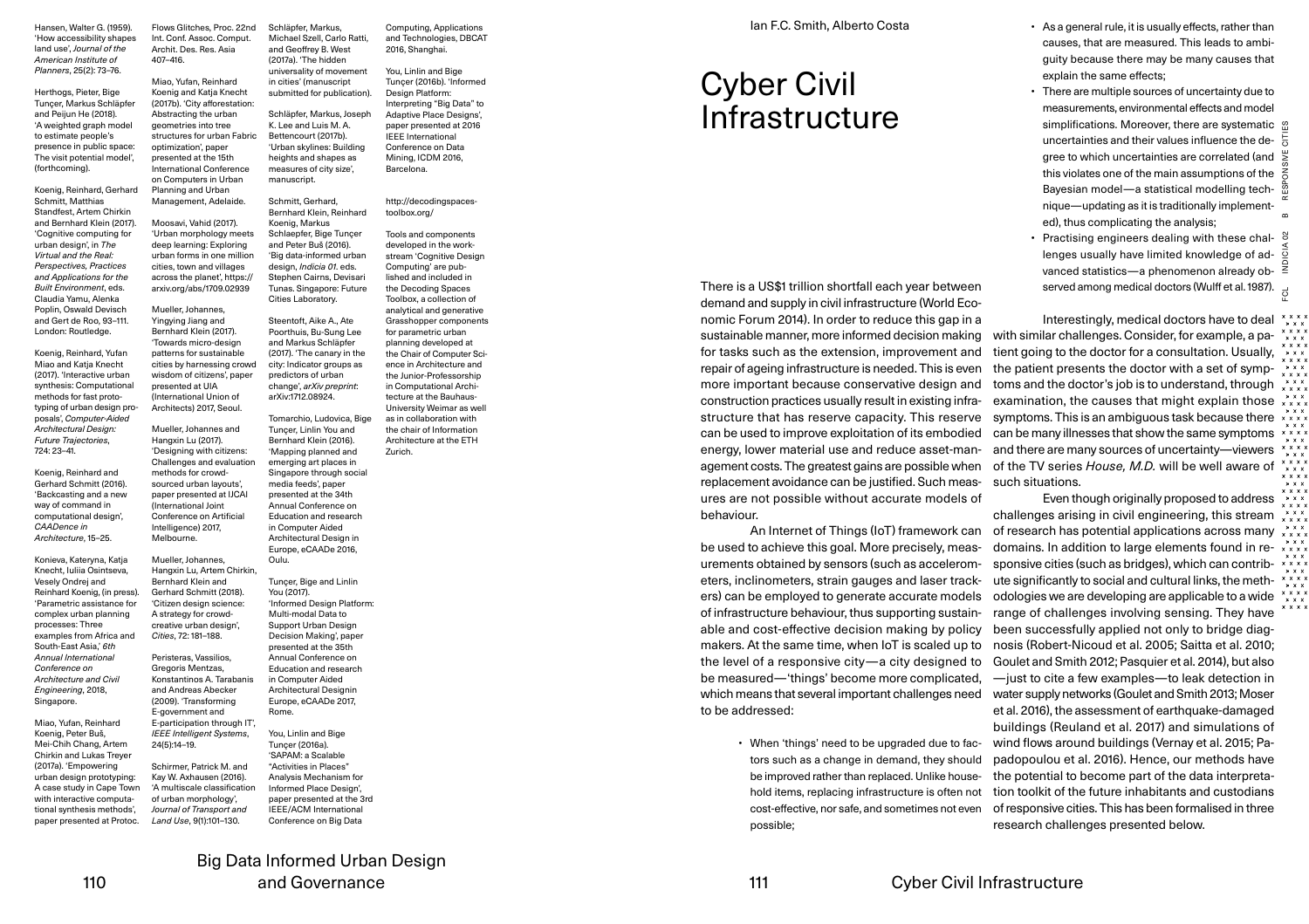

1.20 m

2.00 m









 $2b$   $2c$   $2d$ 

气点

a A space

FCL INDICIA 02 B RESPONSIVE CITIES

EQ

INDICIA 02 B RESPONSIVE CITIES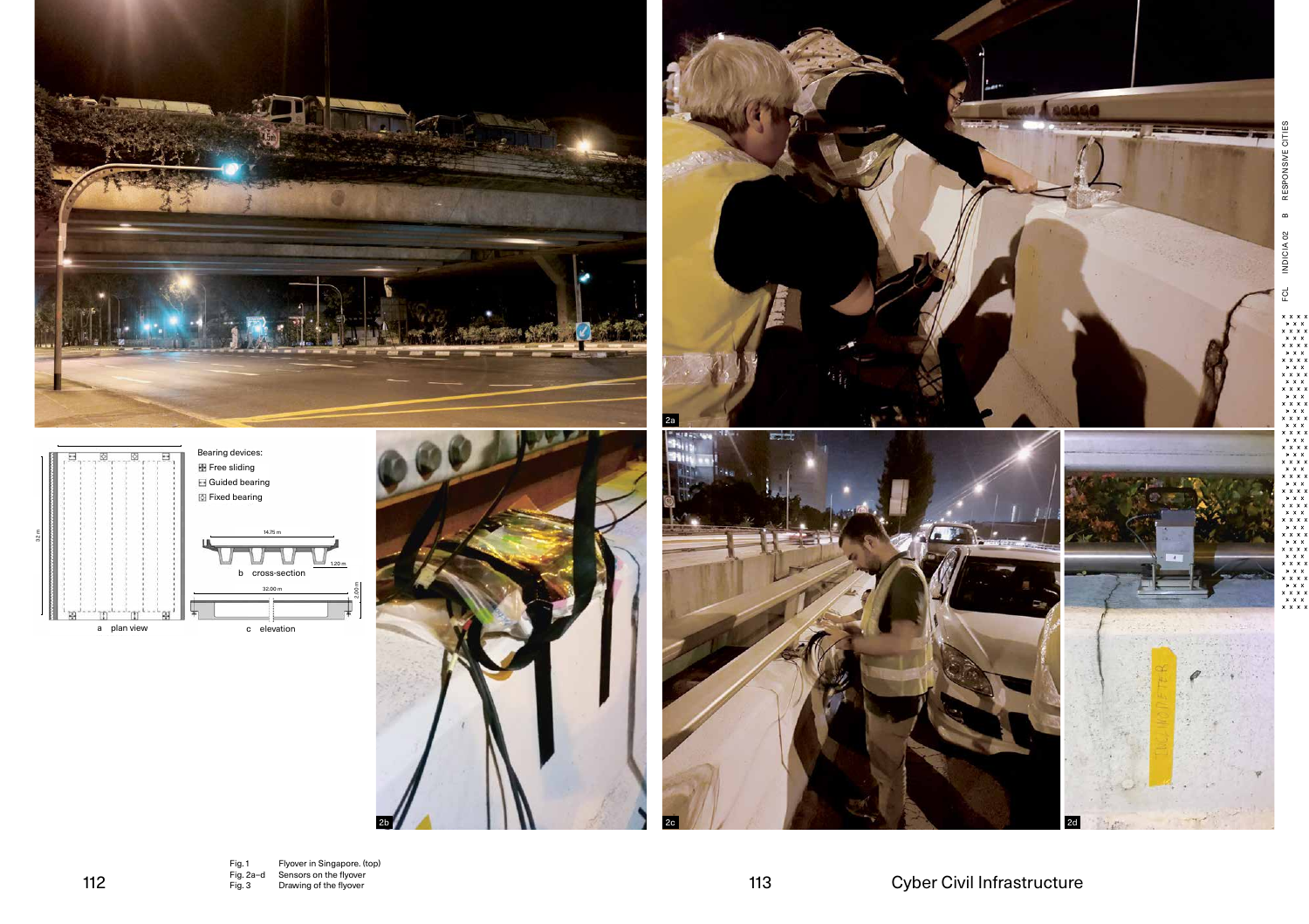





Fig. 4 Railway bridge in India (bottom view ) Fig. 5 Railway bridge in India (top view ) 114 Fig. 5 Fanway bridge in filld (top view)<br>Fig. 6 Bascule bridge in Exeter, UK

#### Aims

In *Indicia 01*, we looked at the following research challenges:

#### Sensor Data Interpretation

Important knowledge related to infrastruc ture behaviour can be obtained from sensor meas urements. Sensors can provide information such as deformations (from strain gauges ), rotations (from inclinometers ), dynamic movements or vibrations (from accelerometers ) and displacements (from laser trackers ). The aim here is to identify methodologies that effectively interpret sensor data while providing accurate and robust results for a range of applica tions in civil infrastructure contexts.

#### Measurement System Design

When infrastructure is monitored, decisions related to the types and configurations of sensors used are often based on engineering judgement. Suboptimal designs may conceivably result in low effectiveness and unnecessary costs. It is, thus, im portant to design measurement systems for high efficiency, low costs and accurate results.

### Impact of Monitored Structures

Advanced sensor-based methodologies have the potential to provide useful information to policy makers and management, resulting in better decisions related to future design strategies and resilience assessment for civil infrastructure. This is illustrated with case studies that demonstrate how data-interpretation methodologies improve the syn ergies between science and design within the field of civil infrastructure.

#### Methodologies

Even though model-free (also called datadriven) methodologies have been studied (Posenato et al. 2010 ), it is important to combine both behav ioural models and data when the aim is to compare alternative scenarios (extrapolation ), to support good decision making. Hence, an important step needed to take more informed decisions for civil infrastruc ture is the identification of sets of model-parameter values that lead to good explanations of measure ment data.

Error domain model falsification (EDMF ) is a methodology that performs such identification effectively, especially when information on uncer tainty sources, including distribution forms, corre lations and bias, is not completely known (Goulet and Smith 2013; Smith and Pai 2017 ). This is often the case in many contexts. According to EDMF, a  $\%$ combination of model and parameter values is con sidered plausible when predictions are compatible with the sensor measurements within what are called  $\frac{2}{5}$ uncertainty bounds.

FCL INDICIA 02 B RESPONSIVE CITIES Even though EDMF can be used to meet the research challenges presented in the previous section, its efficacy can be enhanced when com bined with optimisation and network analysis tech niques. For example, in the *Sensor Data Interpreta tion* challenge, derivative-free optimisation helps find model parameter values more efficiently, and clus tering methodologies provides a better interpretation of results. Moreover, the identification capability of EDMF can be improved when data is obtained from both static and dynamic measurements.

Sensor placement strategies may also be enhanced in the *Measurement System Design* chal lenge. Finally, EDMF can be used for defining optimal or near-optimal policies in the *Impact on Monitored Structures* challenge, especially in the geotechnical engineering field.

### Methods

In many optimisation problems arising in engineering, the mathematical expression of the objective function, which defines the quality of a solution, is not known. However, that unknown func tion can be evaluated through simulations. This sit uation is commonly referred to as derivative-free optimisation. There are several derivative-free opti misation methods that can be used together with EDMF to address the challenges presented above. In civil engineering, time-consuming, finite element simulations usually need to be performed. A good method is what we call radial basis function optimi sation (Costa and Nannicini 2014 ), which provides good approximations of the unknown objective func tion and is specifically designed to tackle derivativefree problems with expensive simulations (Proverbio et al. 2017 ). When looking for parameter values that explain measurement data, choosing a priori and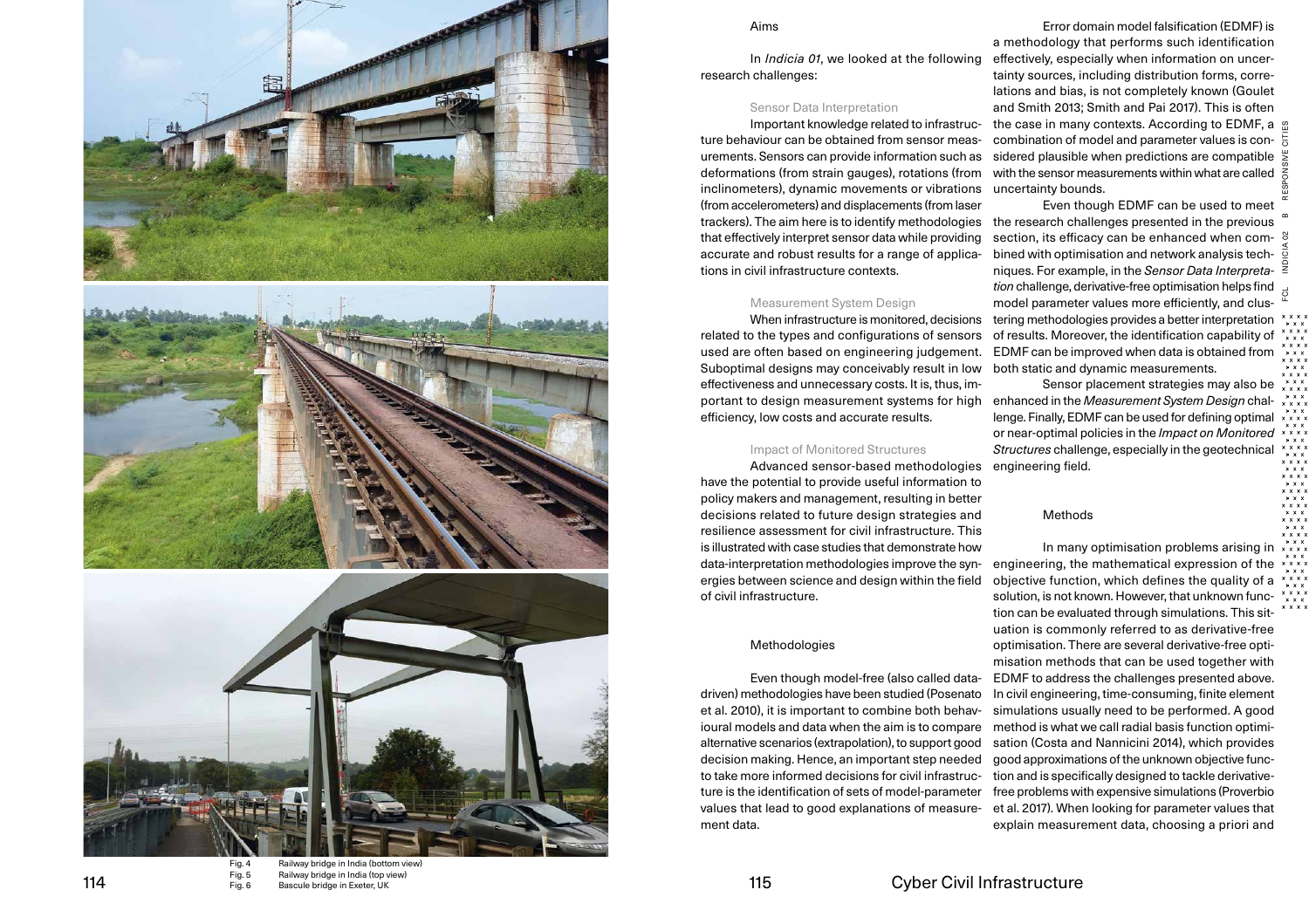randomly which ones to test is not the optimal solution. Instead, it is better to decide what to test next based on the results from the parameter values previously tested. In a similar way, a (rational) medical doctor would not randomly prescribe pathology tests to a patient, but rather would start with a small number of tests and then decide what to do next based on the results of these.

An understanding of the methods is essential for their adoption by practising engineers. EDMF results need to be interpreted and presented in an understandable way. This is difficult when the number of the model parameter values that leads to good explanations of measurement data is large. Clustering methodologies can help address this issue. While methods such as principal components analysis are



Fig. 7 EDMF methodology to identify good model-parameter values Fig. 8 Clustering applied on the results of EDMF for the flyover in Singapore, showing

identified models (*left*) and corresponding values of the parameters of interest (*right*)  $\frac{116}{(right)}$  (right)

used to reduce dimensions (Smith and Saitta 2008), results are often not intuitive. Bipartite modularity (Barber 2007; Costa and Hansen 2014), a clustering measure which helps group together nodes densely connected in a bipartite graph, can be used to improve understanding, since in this context it provides both good quality results and a clarity of interpretation regardless of the dimension of the problem (Costa et al. 2017).

As mentioned before, another important challenge is related to sensor placement. When collecting measurement data, it is important to assess the value of information. For example, if two sensors of the same type are placed close to each other, it Fig. 9 is likely that they will provide similar information. This is not the best configuration for performing identification. As a result, it is important to place the sensors in locations that maximise the amount of information provided by measurements — an idea formalised with the concept of joint entropy, which is useful when considering the combined action of multiple sensors. Once again, optimisation methods can be used to find the sensor configuration that maximises this joint entropy (Bertola et al. 2017).

Another way to employ the results of the EDMF methodology is to derive policies that are more accurate and cost-effective. An interesting application is in the field of geotechnical engineering, where data collected during excavation can increase the knowledge of soil behaviour and thus improve construction safety. More precisely, excavation is a multistage process, where the actions to be taken at each stage depend on the outcome of the previous stages. EDMF can be effectively employed to extrapolate information about soil using the data collected at the current stage of excavation, and that can be used to make better decisions at the next stage (Wang et al. 2018).

EDMF can also be employed with dynamic tests to investigate vibration characteristics of a structural system. In this case, vibration tests, e.g., ambient, forced or free vibration tests, are used to collect data. After obtaining signals from accelerometers, modal analysis methods — i.e., stochastic subspace identification and frequency domain decomposition — are adopted to identify the natural frequencies and detailed mode shape information (Cao et al. 2017).

In addition, the results of EDMF and the input of decision makers can be used to define optimisation tasks where the objective is to find good policies.



Excavation test case-Deformation analysis of an earth-retaining structure

#### Data

Details related to infrastructure and sensor data have been used to test and evaluate the methodologies described above. Currently, data are available for two static and dynamic tests that have been performed on a flyover in Singapore and the Exeter Bascule Bridge in the UK. This data includes specific drawings of infrastructure, which are required to create a computer model for the simulator, and measurements from load tests. Technical details on the sensors, as well as modelling accuracy data, are also needed in order to estimate uncertainties. In addition, data are available for a test performed on a railway bridge in India. For the geotechnical engineering application, measurements have been collected from  $x^*$ an excavation in Singapore.

#### Cases

A flyover in Singapore, a railway bridge in India and the Exeter Bascule Bridge in the UK show aspects of the EDMF methodology. Recently, a new case involving a load test on a bridge in Australia was obtained.

\* \* \* \*<br>\* \* \* \*<br>\* \* \* \*<br>\* \* \* \*